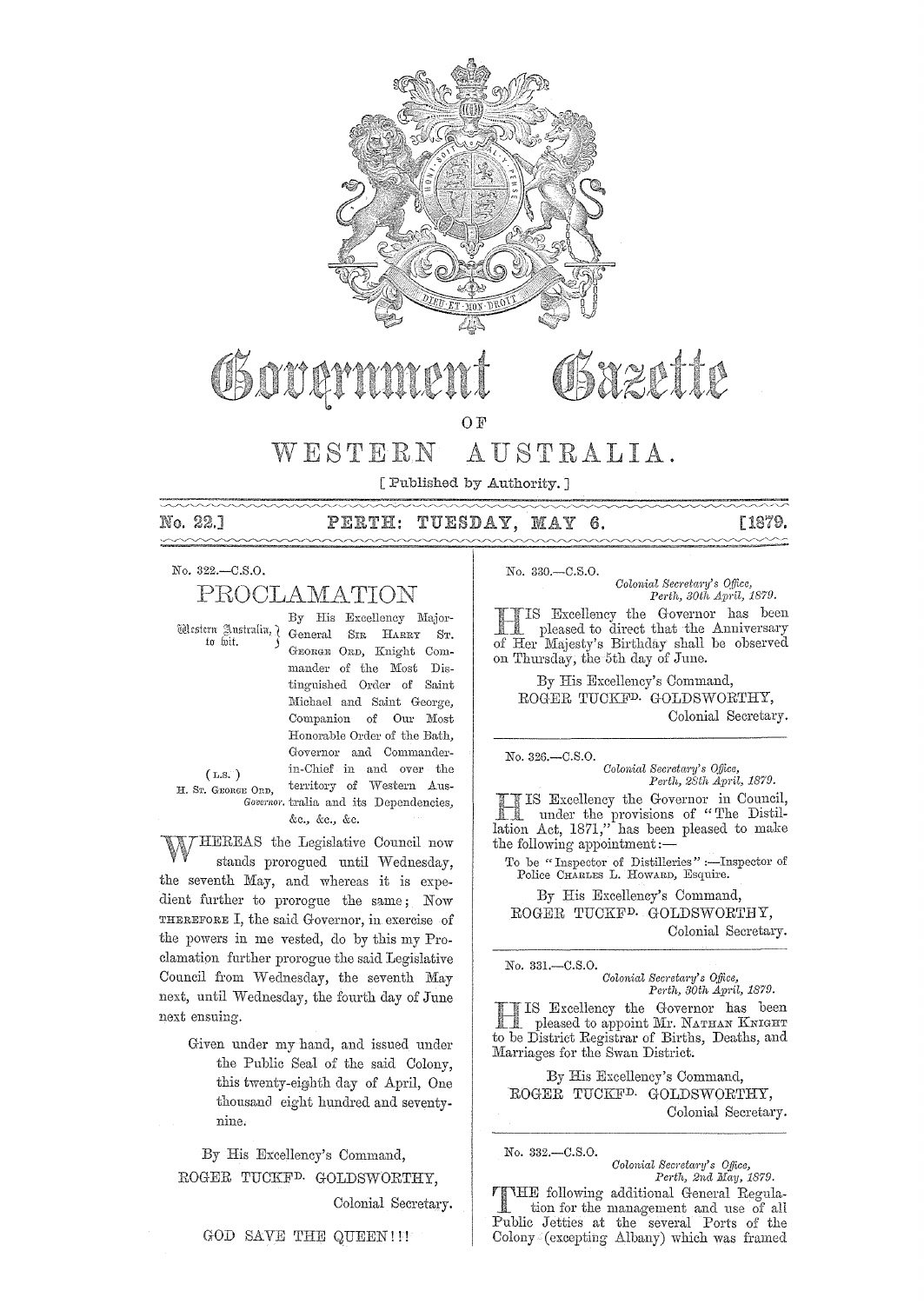by the Governor in Council on the 21st ultimo, in accordance with the provisions of the 42 Vict., No.  $18$ , is published for general information.

By His Excellency's Command, ROGER TUCKFD. GOLDSWORTHY, Colonial Secretary.

No Public Jetty shall be used by any person under the age of 12 years for the purpose of angling or fishing therefrom.

> Approved, H. ST. GEORGE ORD,

Governor In Council, 21st April, 1879.

No. 333.-C.S.0.

*Oolonial Secj'etary's Office, Perth, 2nd May, 1879.* 

**TTIS** Excellency the Governor directs the publication of the following Despatch, for general information.

## By His Excellency's Command, ROGER TUCKFD. GOLDSWORTHY, Colonial Secretary.

N.B.-The Tabular Statement therein referred to may be seen on application at this Office.

#### CIRCULAR.

Downing Street, 25th February, 1879.

SIR,-I have the honor to transmit to you, for information and publication in the Colony under<br>your Government, copies of a Tabular Statement<br>which I have received from the Secretary of State for Foreign Affairs, showing the alterations in the Italian General Tariff in consequence of the con- clusion of the Austro-Italian Treaty of 27th December, 1878.

I have, &c., M. E. HICKS-BEACH.

The Officer Administering the Government of Western Australia.

No. 327.-C.S.0.

*Oolonial Sec)'ctary's Office, Perth, 28th Apj'il, 1879.* 

 $\begin{bmatrix} \text{TS} & \text{Excellency} & \text{the} & \text{Government} & \text{Apru}, 1879. \\ \text{publication of the 4--11} & \text{F1} & \text{F1} \\ \end{bmatrix}$ **I** publication of the following Despatch, with enclosure, for general information.

By His Excellency's Command, ROGER TUCKFD. GOLDSWORTHY, Colonial Secretary.

#### CIRCULAR.

Downing Street, 19th February, 1879.

Sm,-I have the honor to transmit to you, at the request of the Secretary of State for Foreign Affairs,<br>copies of a Notice issued by the Italian Government,<br>respecting a Prize to be awarded by them for the<br>best Essay on Trees of the genus "Citrus," and I<br>have to request in the matter.

## I have, &c., M. E. HICKS-BEACH.

The Officer Administering the Government of Western Australia.

Article 1. A reward of 3,000 lire shall be assigned to the author of the most complete and best monographic essay on the structure, the vital functions, and the diseases of the acid fruits, or species and varieties of the genus Citrus and kindred genera; provided that the said work, by a sufficient collection of original observations and experiments should succeed in furnishing an important addition t concerning such subjects, and thereby supply a scientific<br>criterion for the improvement of the cultivation of these acid<br>fruits and for the cure of their diseases.<br>Art. 2. The date for sending in the works competing for th

Essays by Italians, or by foreigners written in Italian, are admissible to the competition; but if written in another language they must be accompanied by an Italian translation.

The essays sent in for competition are to be sent to the Ministry of Agriculture, Industry, and Commerce, with the superscription : "Competition for the Prizes for the best Essay on the genus Citrus," and they must be dis

Art. 3. The award upon the essays of the competitors will be issued by the Commission appointed in pursuance of the Royal Decree of February 14th, 1877, No. 3684, within ten months from the close of the competition.

The cover that bear's the motto of the essay to which the reward is to be granted will be opened;<br>reward is to be granted will be opened; the covers corres-<br>ponding with the unsuccessful essays will be burnt unopened.

 $p$  on<br>any wint the unsuccessitul essays will be burnt unopened. The copyright of the essays sent in for competition is reserved to the reward may be printed, entire or in part, in the "Annals of the reward may be printed

The present Decree will be registered at the Court of Accounts.

Given at Rome, December 9th, 1878.

The Minister,<br>
(Signed) E. PESSINA.

No. 328.-C.S.0.

*Colonial Secretary's Office, Pe)'th, 28th AP1'il, 1879.* 

H IS Excellency the Governor directs the publication of the following Notices to Mariners, for general information.

By His Excellency's Command, ROGER TUCKFD. GOLDSWORTHY,

Colomal Secretary.

## NOTICE TO MARINERS.

#### [No. 3. J

AUSTRALIA.

BASS STRAIT-KING ISLAND.

(1) INTENDED LIGHT AT CURRIE HARBOUR.

The Government of Tasmania has given Notice, that it is intended early in 1879 to exhibit a light from a lighthouse now in course of erection ou the south side of Currie harbour, west coast of King island :-

The light will be a *flashing* light, elevated 150 feet above the sea, showing five flashes and eclipses alternately in a *minute*. The illuminating apparatus will be dioptric, or by lenses of the first order.

The lighthouse, 70 feet high, constructed of iron, with central tube for staircase, is supported on 6 iron columns.

Position approximate, lat.  $39°56'45''$  S., long.  $143°51'$  E.<br>Also, that further Notice will be given of the exact date on<br>which the light will be exhibited.

### EAST COAST.

(2) TEMPORARY LIGHT ON SOUTH SOLITARY ISLAND. The Government of New South Wales has given Notice, that on 19th August, 1878, (pending the establishment of a permanent light), a temporary light would be exhibited from the flagstaff on South Solitary island.

By Command of their Lordships,<br>FRED<sub>E</sub>. J. EVANS,<br>*Hydrographer*.

*Hydl'ographic Office, Admiralty, London, 7th January, 1879.* 

This Notice affects the following Admiralty Charts:-

(1) South Pacific No. 788; Australia, General, No. 2759b; Bass Strait, 1sland, No. 404: Also, Admiralty List of Lights in South Africa, Australia,<br>&c., 1879, page 36 ; and Australia Directory, vol. I., 1876, page 262.

<sup>1</sup>: (2) Australia, General, No 2750*b*; Coffs island to Evans head, No. 1027; Solitary islands and adjacent coast, No. 1026; Also, Admiralty List of Lights in South Africa, Australia, &c., 1870, page 42; and Australia. Di

## NOTICE TO MARINERS.

### [No. 9.]

AUSTRALIA-SOUTH COAST. INVESTIGATOR STRAIT.

FLASHING LIGHT ON ALTHORPE SOUTH ISLAND. With reference to Notices to Mariners, No. 133, of 27th Sep-tember 1877, and No. 106, of 6th August 1878, on the intended exhibition of a light on the Southern Althorpe island :--

The Government of Sou h Australia has given further Notice,<br>that on 14th February, 1879, the light will be exhibited :—<br>The light will be a *flashing* white light of the first order,<br>showing a flash every *fifteen seconds* S. 28 $_{1}^{\circ}$  E. (this bearing leads half a mile eastward of Emmes reef), and S. 64? E.<br>reef), and S. W. rock).<br>ward of S.W. rock).

The bright portion of the light should be visible in clear weather from a distance of 25 miles; the red light, 17 miles.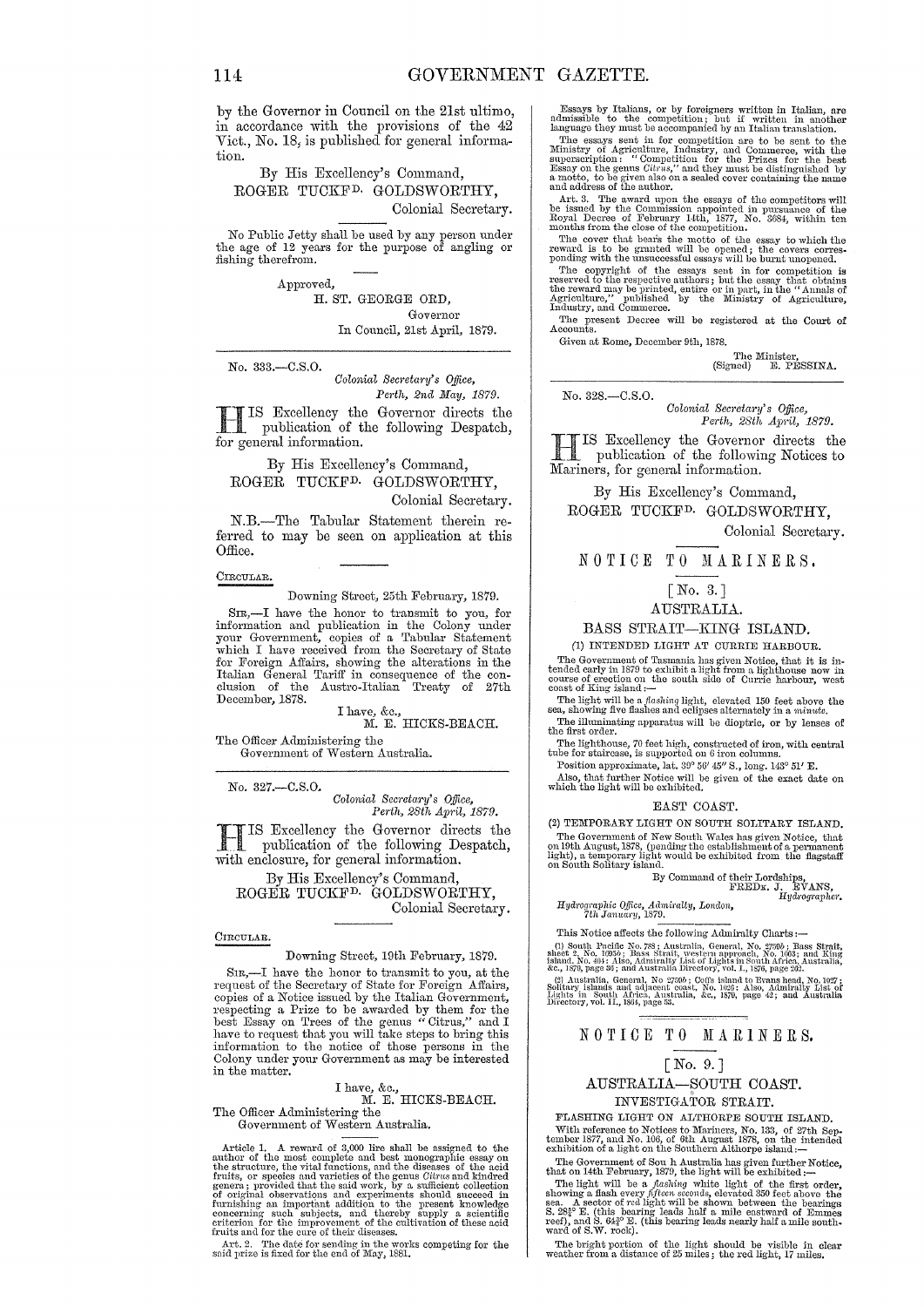The lighthouse, 40 feet high, is painted white. Position approximate, lat. 35° 22' 50" S., long. 136° 51' 20" E. C, .....<br>agnetic. Variation 34 Eurocas, By Command of their Lordships,<br>FREDE. J. EVANS, Hydrographer. (The bearings are Magnetic. Variation 3<sup>2</sup><sup>o</sup> Easterly in 1879.)

Hydrographic Office, Admiralty, London,<br>10th January, 1879.

This Notice affects the following Admiralty Charts :—Australia, southern portion, No. 27506; gulfs of St. Vincent and Spencer, southern sheet, No. 2584 : Also, Admiralty List of Lights in South Africa. Australia, &c., 187

## NOTICE TO MARINERS.

# $\begin{array}{ll} & \text{[No. 16.]}\\ \text{AUSTRALIA—EAST COAST.} \end{array}$

BURNETT RIVER ENTRANCE.

(1) ALTERATION IN POSITION OF BEACONS AND LEADING LIGHTS.

LEADING LIGHTS.<br>
The Government of Queensland has given Notice, that consequent on the extension southward of the spit on the northern<br>
sequent on the social of Burnett river entrance, the beacons have been moved<br>
to the s

## PIONEER RIVER-ROCKY ISLETS.

FIONEER RIVER—ROCKY ISLETS.<br>
(2) FIXED LIGHT ON FLAT-TOP ISLET.<br>
(2) FIXED LIGHT ON FLAT-TOP ISLET.<br>
(2) FIXED LIGHT ON FLAT-TOP ISLET.<br>
March, 1874, on the exhibition of a temporary light on Flat-<br>
boy islet, off the ent

### TRINITY BAY.

#### (3) REVOLVING LIGHT ON LOW ISLES.

(3) REVOLVING LIGHT ON LOW ISLES.<br>
Also, with reference to Notice to Mariners, No. 38 (2), of 14th<br>
March, 1878, on the exhibition of a temporary light pending<br>
the construction of a lighthouse, on the onestermost Low is<br>

## ENDEAVOR RIVER ENTRANCE-COOK

ENDEAVOR RIVER ENTRANCE—COOK<br>
HARBOR.<br>
HARBOR.<br>
(4) LEADING LIGHTS AT COOK TOWN.<br>
(4) LEADING LIGHTS AT COOK TOWN.<br>
Also, that on 14th September, 1878, two leading lights would<br>
be exhibited from above the sheds on Nos. 1

# ${ \begin{tabular}{l} \bf{The \textit{bearings are Magnetic.}}\\ \bf{Partition \{ Burnett river \textit{94}^o \} }\\ \textbf{Variation \{ Burnett river \textit{74}^o \} }\\ \end{tabular} }$

Pioneer Tiver  $\ell_X >$ <br>By Command of their Lordships, FREDE. J. EVANS, Hydrographer. Hydrographic Office, Admiralty, London,<br>27th January, 1879.

27th January, 1879.<br>
This Notice affects the following Admiralty Charts: ...<br>
(1) Australia, general,  $2750a$ ; Coral sea, Great Barrier reef, No. 2783;<br>
Morton Bay to Saudy cape, No. 1085; Sandy cape to Keppel islands, No

### Postal and Telegraph Department.

# General Post Office,<br>Perth, 28th April, 1879.

TOTICE is hereby given, for the information<br>of the public, that Post Cards, being each impressed with a half-penny and penny stamps respectively, may be transmitted through the Post Office between places in the Colony, subject to the following conditions:-

- 1. The front or stamped side of the card to be for the address only in addition to<br>the words "Post Card." There must be nothing else written, printed or otherwise impressed on the front side of the card. nor must there be any writing or printing across the stamp. On the reverse side any communication, whether of the nature of a letter or otherwise, may be written or printed. Nothing whatever<br>may be attached, nor may the card be<br>folded, cut, or in any other respect altered.
- 2. Should a Post Card be observed to bear upon it anything of an obscene, libel-<br>lous, or otherwise obviously objectionable nature, it will not be delivered.
- 3. The impressed stamp of a Post Card cannot be used as a postage stamp.

Cards may be bought at the several Post Offices throughout the Colony, as under:

Post Cards for delivery within the limits of the City or any Townsite

One half-penny each.

Post Cards for delivery beyond these limits, and within the Colony

One penny each.

A HELMICH, Postmaster-General, and General Superintendent of Telegraphs.

### WESTERN AUSTRALIA.

Postal and Telegraph Department.

General Post Office,<br>Perth, 9th April, 1879.

NOTICE is hereby given, that impressed<br>stamp telegraph message forms, and adhesive telegraph stamps, which may be used in payment for telegraphic messages, have been obtained from England, and may be procured<br>at the General Post Office, and the Post and Telegraph Offices throughout the Colony, at the following rate:-

A single impressed telegraph message form 0 1 0  $20\,$  impressed message forms in book  $\,\dots\,\,$   $\ldots$   $\,1\,$   $0\,$   $0\,$ 6d. adhesive telegraph message stamps, each 0 0 6 1d. do. do.  $001$ 

A. HELMICH, Postmaster-General and General Superintendent of Telegraphs.

#### Land and Survey Office, Perth, 24th March, 1879.

VOW for sale at this Office, price two shillings and sixters. lings and sixpence each, Photolithographed Plans of the undermentioned Townships, &c.

Augusta, Bunbury, Busselton, Gingin,<br>Guildford, Newcastle, Northam, Northampton, Toodyay, and Butchers' Inlet (Cossack).

> MALCOLM FRASER, Surveyor General.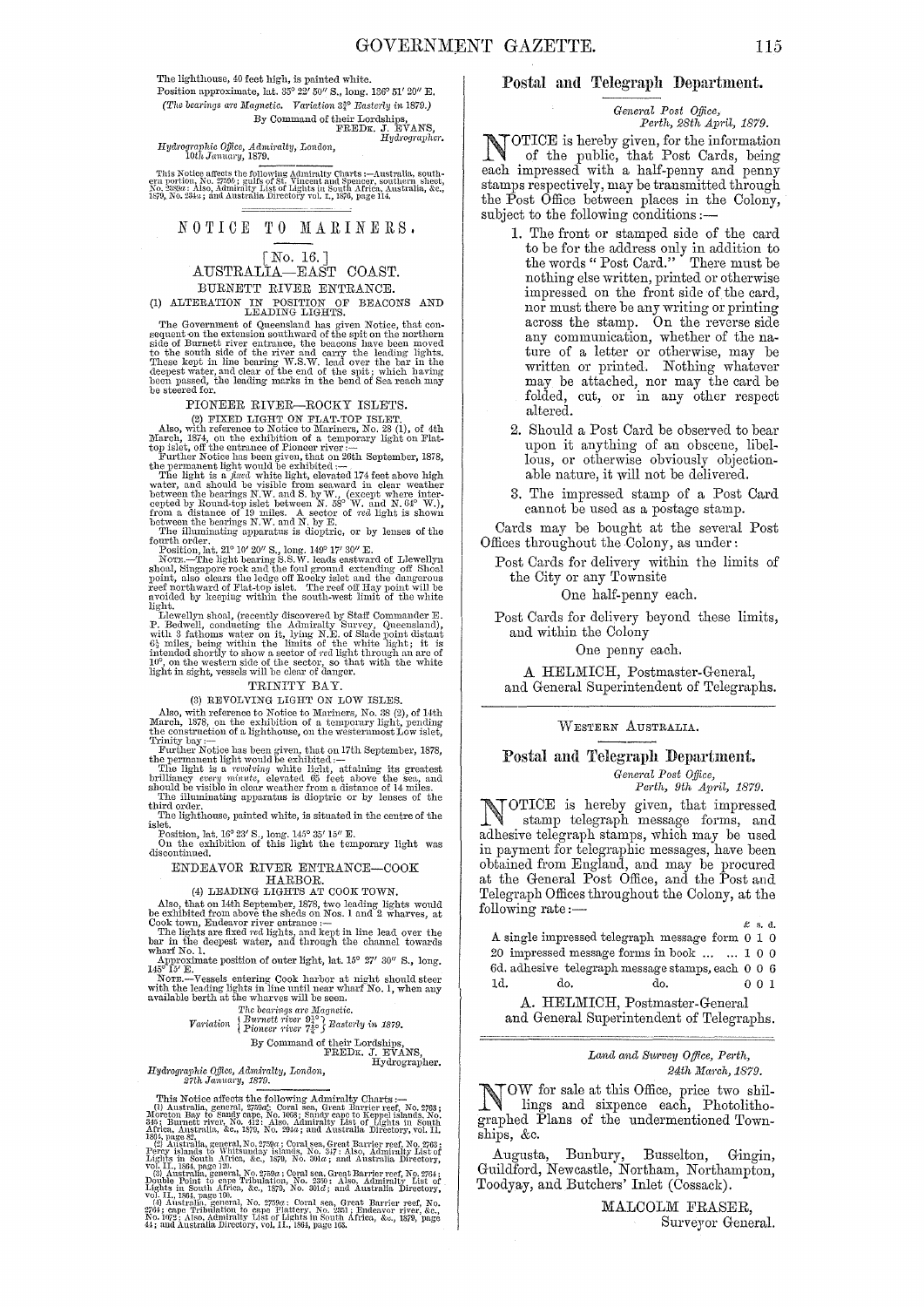No. 329.-C.S.O.

Colonial Secretary's Office, Perth, 28th April, 1879.

IS Excellency The Governor directs the publication of the following General Abstract of the Average Amount of the Liabilities and Assets of the National Bank of Australasia, for the Colony of Western Australia, for the Quarter ended 31st March, 1879.

## By His Excellency's Command, ROGER TUCKF<sup>D.</sup> GOLDSWORTHY, Colonial Secretary.

GENERAL ABSTRACT, showing the Average Amount of the LIABILITIES and ASSETS of the NATIONAL BANK OF AUSTRALASIA, for the Colony of Western Australia, taken from the several Weekly Statements during the Quarter, from the 1st January to the 31st March, 1879.

| LIABILITIES.                                                                                                                                                                                                                      | AMOUNT.                                                                                                | TOTAL.                                             | ASSETS.                                                                                                                                                                                                                                                                                                                                                                                                                                                           | AMOUNT.                             | TOTAL.                                                           |
|-----------------------------------------------------------------------------------------------------------------------------------------------------------------------------------------------------------------------------------|--------------------------------------------------------------------------------------------------------|----------------------------------------------------|-------------------------------------------------------------------------------------------------------------------------------------------------------------------------------------------------------------------------------------------------------------------------------------------------------------------------------------------------------------------------------------------------------------------------------------------------------------------|-------------------------------------|------------------------------------------------------------------|
| Not bearing Interest<br>Notes in<br>Circulation<br>Bearing Interest<br>Not bearing Interest<br>Bills in<br>Circulation<br>Bearing Interest<br>Balances due to other Banks<br>Mot bearing Interest<br>Deposits<br>Bearing Interest | £<br>s. d.<br>$, \,$<br>$33 - 22$<br>22 32 32<br>$\bullet$<br>, 1, 1, 1<br>39900<br>1 10<br>67681 13 4 | £<br>s. d.<br>7532 7<br>-8<br>301 5<br>3<br>6 18 2 | Coined Gold and Silver and other)<br>Coined Metals<br>and the second second<br>Gold and Silver in Bullion or Bars<br>$\ddotsc$<br>Government Securities<br><br>Landed Property, Premises, &c.<br>Notes and Bills of other Banks<br>Balances due from other Banks<br>Amount of all Debts due to the Bank.<br>including Notes, Bills of Exchange,<br>and all Stock and Funded Debts of<br>every description, excepting Notes,<br>Bills and Balances due to the said | £<br>s. d.<br>.<br><br><br><br><br> | £<br>s. d.<br>2 10<br>47715<br>1396 14 7<br>1149 5 9<br>540 12 5 |
|                                                                                                                                                                                                                                   |                                                                                                        | 107581 15<br>2                                     | Bank from other Banks                                                                                                                                                                                                                                                                                                                                                                                                                                             |                                     | 81333 7 1                                                        |
| Total Amount of Liabilities                                                                                                                                                                                                       |                                                                                                        | 115422<br>-6<br>3                                  | Total amount of Assets                                                                                                                                                                                                                                                                                                                                                                                                                                            |                                     | 132135<br>28                                                     |

Amount of the Capital Stock paid up at the close of the Quarter ended 31st March, 1879 ...... £800,000 Rate of the last Dividend declared to the Shareholders,  $12\frac{1}{2}$   $\mathcal{P}$  cent.  $\mathcal{P}$  annum. 

Perth, 21st April, 1879.

I, JOSEPH SMYTH, make oath, that to the best of my knowledge and belief, the foregoing Abstract<br>is a true and faithful Account of the Average Amount of Assets and Liabilities of the above Bank for the<br>Colony of Western Aus

Sworn before me at Perth,<br>this 21st day of April, 1879. GEO. SHENTON, Justice of the Peace. JOSEPH SMYTH.

JOSEPH SMYTH, Manager.

Crown Lands' Office, Perth, 18th April, 1879.

IS Excellency the Governor has been pleased, on the recommendation of the Commissioner of Crown Lands, to set apart, as Public Reserves, the land described in the Schedule below, for the purposes herein set forth:-

| RESERVE. |  |  |  |  |  |  |  |
|----------|--|--|--|--|--|--|--|
|----------|--|--|--|--|--|--|--|

| Recorded<br>Number. | Content.<br>$A. R. P.$ | Description of Boundaries.                                                                                                                                                                                                                                                                                                                                                                           | Purpose for which made.                         |  |  |
|---------------------|------------------------|------------------------------------------------------------------------------------------------------------------------------------------------------------------------------------------------------------------------------------------------------------------------------------------------------------------------------------------------------------------------------------------------------|-------------------------------------------------|--|--|
| $327 \text{ A}$     | $0\quad 3\quad 33$     | Cossack Town Lots 155 and 156.<br>Bounded on the North west by 2 chains 50 links of<br>Perseverance Street. On the South east by 2 chains 50<br>links of the Strand; and on the South west and North east<br>by Cossack Town Lots 154 and 157 each measuring 3<br>chains 84 links.                                                                                                                   | For Roman Catholic Church<br>purposes, Cossack. |  |  |
| 328 A               | 50 0 0                 | Bounded on the South and West by lines extending<br>East 22 chains 36 links and North 22 chains 36 links<br>from a spot 8 chains 68 links East and 18 chains 57 links<br>North from the North west corner of Victoria Location<br>729; the opposite boundaries being parallel and equal;<br>having a well sunk by the Roads Board on the South-<br>east side of the New Eastward Road in its centre. | For Roads Board purposes.                       |  |  |

## 116

MALCOLM FRASER, Commissioner of Crown Lands.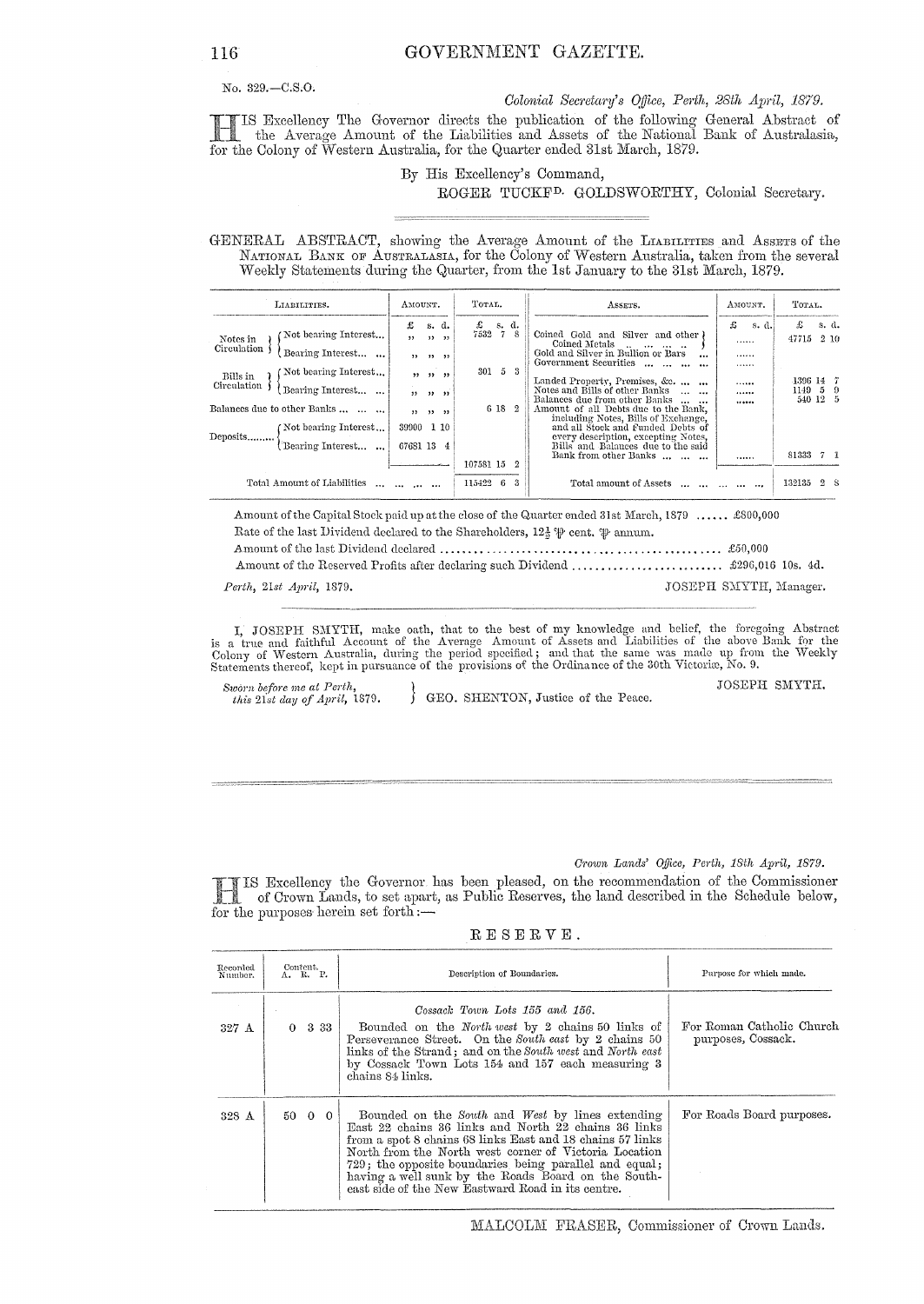## GOVERNMENT GAZETTE.

#### WESTERN AUSTRALIA.

## Meteorological Observations for the week ending 29th and 30th April, 1879.

WIND Registered by Mr. Forsyth, Harbor Master, at Arthur's Head, Fremantle; altitude above the sea 55 feet, in Latitude 32° 02' 14" S., Longitude 115° 45' 12" E.

The other instruments registered are placed in the grounds adjoining the Survey Office, Perth; altitude<br>above the sea 47 feet, in Latitude 31° 57' 25" S., Longitude 115° 52' 02" E.

| MALCOLM FRASER. |                   |  |
|-----------------|-------------------|--|
|                 | Surveyor General. |  |

| BAROMETER:<br>Mean Reading<br>Week<br>ending.<br>corrected, and re-<br>duced to sea level.<br>and 32 deg. Fah. |                    |               | Arrest<br>RADIATION<br>THERMOMETERS IN SHADE.<br>WIND.<br>THERMO-<br>METERS. | DEGREE        |        |                   | Ξ<br>EVAPOR- |                                        |                       |                          |    |            |         |                               |                           |                        |                        |
|----------------------------------------------------------------------------------------------------------------|--------------------|---------------|------------------------------------------------------------------------------|---------------|--------|-------------------|--------------|----------------------------------------|-----------------------|--------------------------|----|------------|---------|-------------------------------|---------------------------|------------------------|------------------------|
|                                                                                                                |                    | Dry.          |                                                                              | Wet.          |        |                   |              |                                        |                       | RAIN:<br>Amount          |    | Horizontal |         | OΕ<br>RUMIDITY,<br>Saturation | CLOUD:<br>Mean<br>amount. | ្ត<br>កម្ម<br><br>OXE: | ATION:<br>Amount<br>in |
|                                                                                                                | Maxi-<br>23111111. | Mini-<br>mum. | Maxi-<br>mum.                                                                | Mini-<br>mum. | Solar. | Terres-<br>trial. | inches.      | velocity in<br>miles, per<br>24 hours. | General<br>direction. | $=100$ : mean<br>amount. |    | O          | inches. |                               |                           |                        |                        |
| 29th<br>and<br>30th                                                                                            | 30.329             | 69.5          | 43.2                                                                         | 60.5          | 41.8   |                   | $122.5$ 35.3 | $\Omega$                               | 279.79                | Easterly                 | 70 |            |         | $-15$                         |                           |                        |                        |

Total Rainfall for the month=2.02 inches.

Highest reading of Barometer 30.351 29th Thermometers in shade.  $\left\{\begin{array}{ll} \text{Maximum} & \text{Dry} & \text{70-8 30th} \\ \text{Minimum} & \text{Dry} & 41\cdot 6 \text{ 29th} \end{array}\right.$ Lowest do. do.  $30^{\circ}308$   $\,$   $30th$ The Observations are taken at Perth at 10 a.m., (excepting Barometer, which is registered at 12 a.m.) M. A. C. FRASER,

Observer.

LAND SALES.

Crown Lands' Office, Perth, 5th May, 1879.

Crown Lands' Office, Perth, 5th May, 1879.<br>
TIME undermentioned Allotments of Land will be offered for Sale, at Public Auction, on the<br>
date and at the places specified in the School Lands date and at the places specified in the Schedule below, at one o'clock, p.m. SCHEDULE.

| Date of Sale.              | Place of Sale.      | Description of Lot. | Number of Lot.                     | Quantity,<br>r.<br>р.<br>a.     | Upset Price.         |
|----------------------------|---------------------|---------------------|------------------------------------|---------------------------------|----------------------|
| 1879.<br>$\rm{May}$<br>- 7 | Busselton<br>$\sim$ | Augusta   Town      | 51, 52, 53, 54                     | $1 \quad 0 \quad 8$<br>each.    | $\pounds 5$ per lot. |
| Do.                        | Perth               | $Perth$<br>Do.      | E60, E61, E62,<br>E63, E64, E65,   | $0\quad 2$<br>$\theta$<br>each. | $\pounds15$ per lot. |
| Do.                        | Do.                 | Pinjarrah<br>Do.    | E66<br>35<br>$\cdots$<br>$\ddotsc$ | 137                             | $\pounds 7$ 10s.     |

MALCOLM FRASER,

Commissioner of Crown Lands.

## "The Perth Drainage Rate Act, 1875."

| Dr.   | The Perth City Council in Account Current with the Colonial Treasurer,<br>(Section 2, 42 Vict., No. 8.)              |                                                         |                            |  |  |  |  |
|-------|----------------------------------------------------------------------------------------------------------------------|---------------------------------------------------------|----------------------------|--|--|--|--|
| 1879. | $\mathcal{L}$ s.d.<br>May 1.-To Balance of Debt on 1st 1548 2 10<br>$\ldots$ 30 days' interest at 6 per cent. 7 12 8 | 1879.<br>May 1.--By Cash<br>Balance on 1st May,<br>1879 | s. d.<br>3500<br>1520 15 6 |  |  |  |  |
|       | £1555 15 6                                                                                                           |                                                         | £1555 15 6                 |  |  |  |  |

Perth, 1st May, 1879.

GEO. PHILLIPS, Acting Colonial Treasurer. H. BIRCH, Treasurer Perth City Council.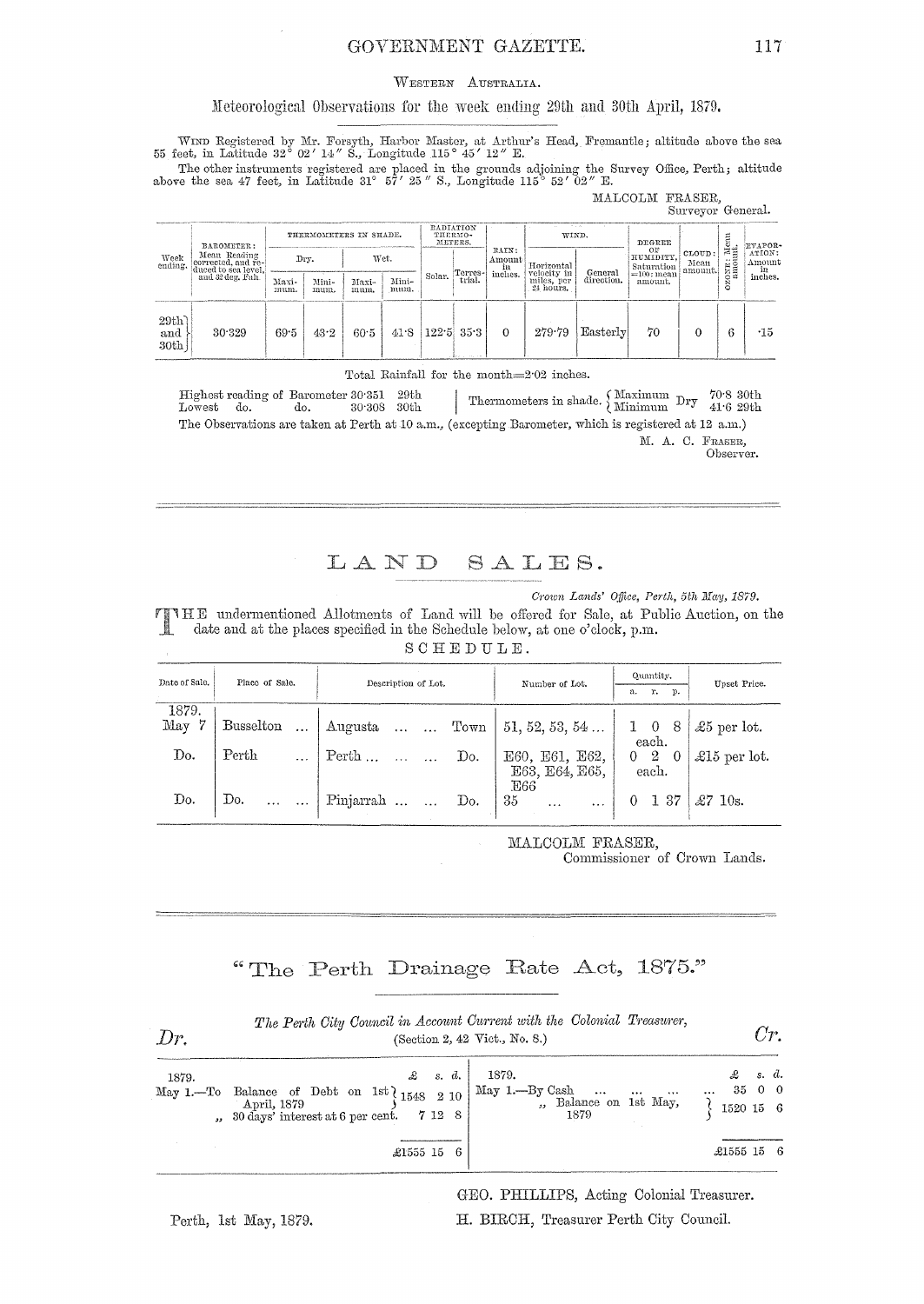#### **EASTERN** RAILWAY.

## In the matter of "The Railways' Act, 1878," and of certain land intended to be taken and resumed for the purposes of the Eastern Railway.

NOTICE is hereby given, that on the 13th day of May next, the undermentioned pieces or parcels of land will, with the approval and consent in writing of His Excellency the Governor of Western Australia, be taken for the pu

The above-mentioned pieces or parcels of land are :-

|                            | $_{\rm Plan}$ and<br>in Book of<br>Reference. | Owner.                                                                        | Occupier.                                       |                             | Quantity required for<br>making Railway.                                                            |
|----------------------------|-----------------------------------------------|-------------------------------------------------------------------------------|-------------------------------------------------|-----------------------------|-----------------------------------------------------------------------------------------------------|
| NORTH FREMANTLE            | 9<br>11<br>12<br>22<br>24                     | Butchart, David<br>Moan, Philip<br>do.<br>Higham, E. H.<br>Butler, Anne       |                                                 | А.<br>0<br>0<br>0<br>3<br>1 | к.<br>P.<br>$\boldsymbol{2}$<br>0 <sup>3</sup><br>$2\,28\frac{1}{3}$<br>0<br>7<br>1<br>4<br>$2\,20$ |
| SWAN DISTRICT<br>$\ddotsc$ | 27<br>30<br>32                                | Davey, Thomas<br>Morrison, James<br>Absolon J. D. and                         | Davey, Thomas<br>.                              | 2<br>5<br>4                 | $3\ \ 16$<br>$0.15\frac{1}{3}$<br>2<br>3                                                            |
|                            | 35<br>36<br>37                                | Habgood, R. H.<br>Shaw, Joseph<br>do.<br>Representatives of<br>late W. Leeder | McGlew, H.                                      | 1<br>12<br>0                | 335<br>2 16<br>0 19                                                                                 |
| CITY OF PERTH<br>$\ddotsc$ | 43                                            | Stubberfield,<br>Mrs.<br>Richarda Augusta                                     | Stubberfield, Mrs. F.<br>E. F.                  | 0                           | 2<br>$\boldsymbol{2}$                                                                               |
|                            | 44                                            | Stubberfield, Mrs. F.<br>E. F.                                                | do.                                             | 0                           | 2<br>2                                                                                              |
|                            | 45<br>48<br>49<br>50                          | do.<br>Campbell, Joseph<br>Hall, William<br>do.                               | do.<br>Campbell, Robert<br>Hall, William<br>do. | 0<br>0<br>0<br>0            | 217<br>0<br>95<br>039<br>$0\,27$                                                                    |
|                            | 51<br>52                                      | Campbell, Robert<br>do.                                                       | Campbell, Robert<br>do.                         | 0<br>0                      | $0.38\%$<br>$2\frac{1}{2}$<br>0                                                                     |
|                            | 54                                            | do.                                                                           | Flynn, Katherine                                | 0                           | $0\,27$                                                                                             |
|                            | 55<br>56                                      | Perry, Joseph<br>Campbell, Robert                                             | Perry, J., & Hall W.<br>White, William          | 0<br>0                      | 023<br>$0.22\frac{1}{9}$                                                                            |
|                            | 57<br>58                                      | do.<br>Traylen, W.                                                            | do.<br>Traylen, W.                              | 0<br>0                      | $0.21\%$<br>021                                                                                     |
|                            | 60                                            | Leeder, Mrs. W. H.                                                            | Corbett, James                                  | 0                           | $0\,27$                                                                                             |
|                            | 61<br>62<br>63                                | do.<br>Green, Mrs. Jane<br>Green, Mrs. Jane and<br>$_{\rm Wm.}$               | do.<br>King, John<br>do.                        | 0<br>0<br>0                 | $0.15\frac{1}{3}$<br>0 15<br>$0.15\frac{1}{3}$                                                      |
|                            | 64<br>65                                      | Campbell, Robert<br>Barr, Mrs.                                                | Campbell, Robert<br>Barr, Mrs.                  | 0<br>0                      | 0 16<br>$0\;16\frac{1}{2}$                                                                          |
|                            | 66                                            | Read, Mark                                                                    |                                                 | 0                           | $0.15\frac{1}{3}$                                                                                   |
|                            | 67<br>69                                      | do.<br>Representatives of<br>late Chas. Howlett                               | Hall, Thomas<br>Howlett, Mrs.                   | 0<br>0                      | $0.13\frac{1}{2}$<br>$0.33\frac{1}{3}$                                                              |
|                            | 70<br>71                                      | do.<br>do.                                                                    | do.<br>do.                                      | 0<br>0                      | 0 19<br>$0.17\frac{1}{2}$                                                                           |
|                            | 72                                            | do.                                                                           | do.                                             | 0                           | 017                                                                                                 |
|                            | 73<br>74                                      | do.<br>do.                                                                    | do.<br>do.                                      | 0<br>0                      | 0 17<br>0 11                                                                                        |
|                            | 75                                            | do.                                                                           | đ٥.                                             | 0                           | 0 17                                                                                                |
|                            | 76<br>77                                      | do.<br>Shenton, Geo.                                                          | do.<br>do.                                      | 0<br>0                      | 0 17<br>0 17                                                                                        |
|                            | 78                                            | Shenton, Julia T.                                                             | Halliday, Jas. A.                               | 0                           | $0\,17$                                                                                             |
|                            | 79<br>80                                      | do.<br>Cameron, Donald                                                        | do.<br>Cameron, Donald                          | 0<br>0                      | 017<br>$0\;17$                                                                                      |
|                            | 81                                            | Farmer, Thomas                                                                | Farmer, Thomas                                  | 0                           | $0\;17$                                                                                             |
|                            | 82<br>83                                      | Glyde, G.<br>do.                                                              | Buckingham, Mrs. M.<br>do.                      | 0<br>0                      | 017<br>0<br>8                                                                                       |
|                            | 87                                            | Dyer, James                                                                   | Dyer, James                                     | 0                           | $2\,28$                                                                                             |
|                            | 88<br>89                                      | Adlam, William                                                                | Adlam, William<br>Dale, William                 | 0<br>0                      | 031<br>$014\frac{1}{2}$                                                                             |
|                            | 90                                            | Dale, William<br>McNee, Malcolm                                               | Davey, Mrs. C., and<br>Kenworthy, J.            | 0                           | 2<br>4                                                                                              |
|                            | 91<br>92                                      | Smith, John<br>Budd, Geo.                                                     | Wills, Thos.<br>Caporn, Mrs. C.                 | 0<br>0                      | 2<br>4<br>$\bf{2}$<br>4                                                                             |
|                            | 93                                            | Gallop, Thomas                                                                | Gallop, Thos.                                   | 0                           | 2<br>4.                                                                                             |
|                            | 94                                            | Perth Building Soc.<br>Coombes, Geo.                                          | Brennan, D.                                     | 0<br>0                      | 2 3 2<br>3 24                                                                                       |
|                            | 95<br>97                                      | Perth Working Men's<br>Association                                            | Coombes, Geo.<br>.                              | 0                           | $0.16\frac{1}{2}$                                                                                   |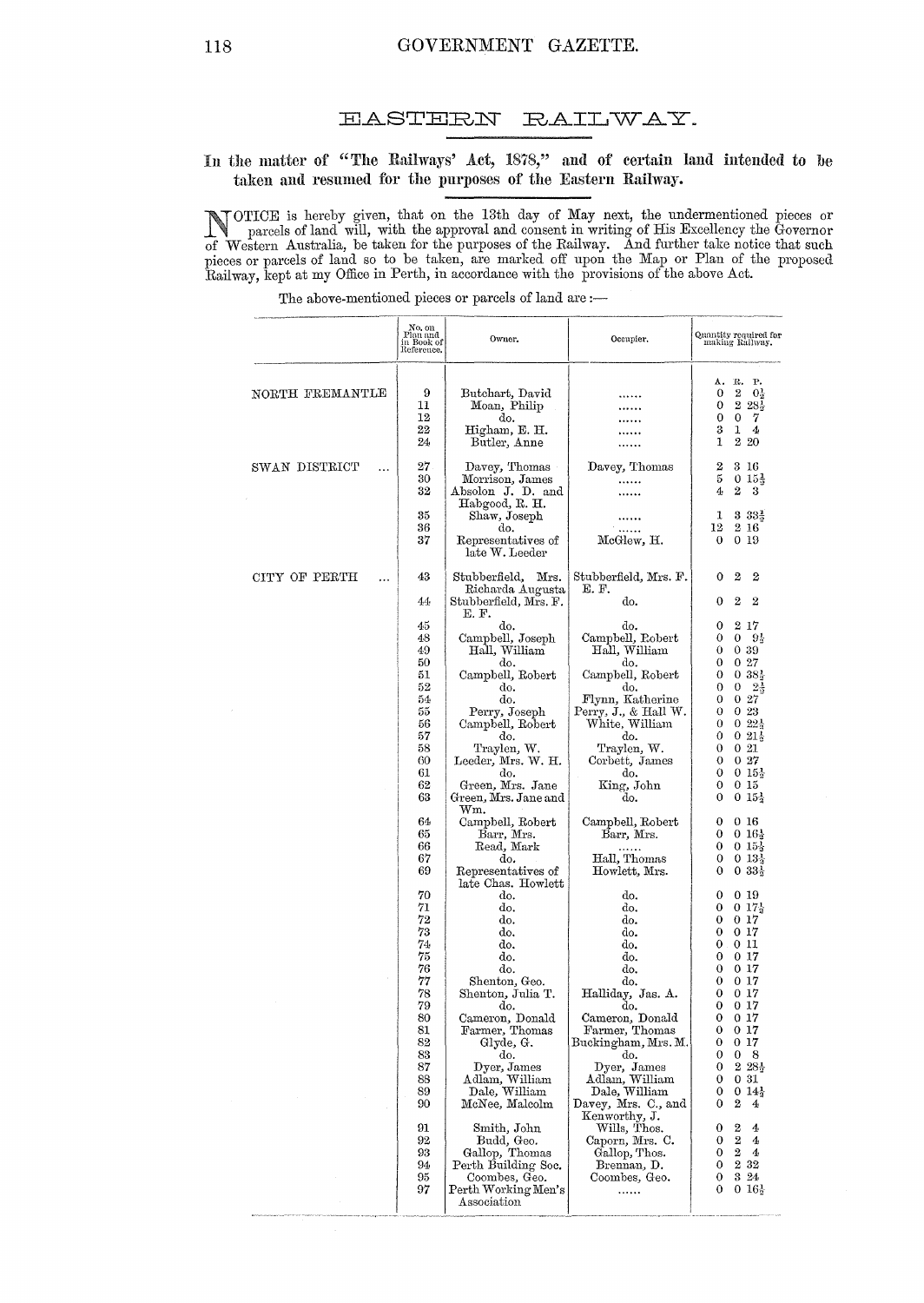## GOVERNMENT GAZETTE.

|                        | No. on<br>Plan and<br>in Book of<br>Reference.                                | Owner.                                                                                                                                                                                           | Occupier.                                                                                                                                    | Quantity required for<br>making Railway.                                                                                                                                                                          |
|------------------------|-------------------------------------------------------------------------------|--------------------------------------------------------------------------------------------------------------------------------------------------------------------------------------------------|----------------------------------------------------------------------------------------------------------------------------------------------|-------------------------------------------------------------------------------------------------------------------------------------------------------------------------------------------------------------------|
| CITY OF PERTH          | 98<br>99<br>100<br>$^{102}$<br>103                                            | Gallop, Richard<br>do.<br>Furlong, Philip<br>Read, Mark<br>Representatives of                                                                                                                    | Regan, Mrs.<br>Hansford, Mrs. Alice<br>.                                                                                                     | А.<br>R. P.<br>0<br>$014\frac{1}{2}$<br>0<br>0.21<br>0<br>016<br>$1 \t7\frac{1}{2}$<br>0<br>0<br>0 31                                                                                                             |
|                        | 105<br>106                                                                    | late R. M. Habgood<br>Clarkson, B. D.<br>Representatives of<br>late Thomas Mead                                                                                                                  | .<br>Wells, Mr.                                                                                                                              | 0<br>$0.26\frac{1}{2}$<br>017<br>0                                                                                                                                                                                |
|                        | 107<br>109<br>111<br>112                                                      | Brittnall T. & W.<br>Leathley, Mrs.<br>Dewar, John<br>Saw, Thomas                                                                                                                                | Marsh Mrs., & Fraser<br>Mrs.                                                                                                                 | 0<br>0<br>4<br>0<br>0<br>$4\frac{1}{2}$<br>0<br>037<br>0<br>0<br>$8\frac{1}{2}$                                                                                                                                   |
|                        | 113<br>114<br>115<br>117<br>118<br>120                                        | Brittnall, T. & W.<br>do.<br>Tanner, W.<br>Roe, Geo. Harriott<br>do.<br>Lochée, Alfred Henry                                                                                                     | Pegler, John<br>do.<br>do.                                                                                                                   | 0<br>$0\frac{1}{4}$<br>0<br>0<br>1<br>5<br>0<br>0<br>8<br>0<br>$0.35\frac{1}{2}$<br>0<br>0<br>$1\frac{1}{2}$<br>0<br>0<br>5                                                                                       |
|                        | 121<br>122<br>123<br>125<br>126                                               | do.<br>do.<br>do.<br>McCardle, Michael<br>do.                                                                                                                                                    | McCardle, M.<br>do.                                                                                                                          | 0<br>$0.16\frac{1}{2}$<br>0<br>0<br>$9\frac{1}{2}$<br>0<br>0<br>늠<br>0<br>0<br>$2\frac{1}{3}$<br>0<br>0 15                                                                                                        |
|                        | 127<br>128<br>129<br>130<br>131<br>132                                        | Carr, W.<br>Shaw, Joseph<br>do.<br>do.<br>do.<br>do.                                                                                                                                             | Burrows, William<br><br>.<br>.<br>Stuart, Daniel<br>.                                                                                        | 0<br>0 17<br>0<br>0 17<br>0<br>0 17<br>$0\;17$<br>0<br>013<br>0<br>$2\frac{1}{4}$<br>0<br>0                                                                                                                       |
|                        | 136<br>138<br>140<br>141<br>142<br>143<br>144                                 | Glover, John James<br>Stone, E. A.<br>Shaw, Joseph<br>Summers, John<br>do.<br>do.<br>do.                                                                                                         | Glover, J. J.<br>Stone, E. A.<br>Bolton, Henry<br>Summers, J.<br>do.<br>do.<br>do.                                                           | 1<br>74<br>0<br>0<br>014<br>0<br>214<br>0<br>$1\,27$<br>0<br>1.<br>4<br>2<br>0<br>$5\frac{1}{2}$<br>$2\,23$<br>0                                                                                                  |
| SWAN DISTRICT          | <br>146<br>148<br>149<br>150<br>151<br>152<br>153<br>154                      | Fleming, Jas. Coates<br>Mitchell, Francis<br>Alexander, W. Stuart<br>Sherwood, F. & H.<br>Randell, George<br>Tanner, W.<br>Drake, Wm. Henry<br>Representatives late<br>J. Whatley                | Fleming, J. C.<br>Dearden, Alfred<br>Sherwood, F. & H.<br>Randell, George<br>Scrivener, John<br>do.                                          | 8<br>$2\;17\frac{1}{2}$<br>3 16<br>4<br>14<br>$130\frac{1}{3}$<br>3 27<br>4<br>6<br>0<br>$9\frac{1}{2}$<br>4<br>$3\hspace{0.1cm}24$<br>5<br>1 21<br>5<br>$2\,25\frac{1}{2}$                                       |
|                        | 156<br>157<br>159<br>160<br>161<br>163<br>165 (                               | do.<br>Clune, J. & J.<br>do.<br>Tanner, W.<br>do.<br>Parker, S.S., as Trus-<br>tee of J. Thompson                                                                                                | do.<br>Clune, J. & J.<br>do.<br><br>Thompson, John<br>do.                                                                                    | 6<br>8<br>0<br>2 3 2<br>16<br>0 29<br>1<br>13<br>029<br>$\boldsymbol{2}$<br>$2\,37$<br>1<br>113<br>0<br>$322\frac{1}{2}$                                                                                          |
| GUILDFORD<br>$\ddotsc$ | <br>167<br>168<br>169<br>170<br>171<br>173<br>174<br>175<br>176<br>177<br>178 | Jecks, Thomas<br>Gull, Ethel<br>do.<br>Fauntleroy, C. C.<br>Tanner, W.<br>Macintosh, Ewen<br>Wheatley, William<br>Hardey, Joseph<br>Johnson, George<br>Wesleyan Trustees<br>Swan Agricl. Society | Jones, Mrs. Charles<br>Scott, Mrs.<br>do.<br>Paul, Robert<br>.<br>Wheatley, W.<br>do.<br>.<br>Johnson, George<br>do.<br>Swan Agricl. Society | 3<br>0<br>$\mathbf 0$<br>$1\frac{1}{2}$<br>0<br>1<br>0<br>$1\,18$<br>117<br>0<br>0<br>1<br>$\theta$<br>1<br>137<br>1<br>3 16<br>1<br>3 16<br>3 16<br>1<br>1<br>3 16<br>$\overline{2}$<br>$\mathbf{0}$<br>$\bf{0}$ |

Dated this 25th day of April, 1879.

JAS. H. THOMAS,

Commissioner of Railways.

## $\begin{tabular}{ll} Court & House, {\it {\it Fermantle}}, \\ A pril & 21st, \ 1879. \end{tabular}$

NOTICE is hereby given that the Court of<br>Fetty Session for the revision of the<br>Electoral List for the district of Fremantle,<br>will be held at the Court House, Fremantle, on<br>Wednesday, the 7th day of May next, at 11  $a.m.$ 

J. G. SLADE, R.M.

NOTICE.<br>
HAVE applied to the Northam Roads<br>
Board for permission to place two gates<br>
across the Clackline Road, one near the Clackline the other three-quarters of a mile<br>nearer to Warrinine and Mokine, the said road dividing my private land.

THOS. WILDING. Mokine, near Northam, April 20, 1879.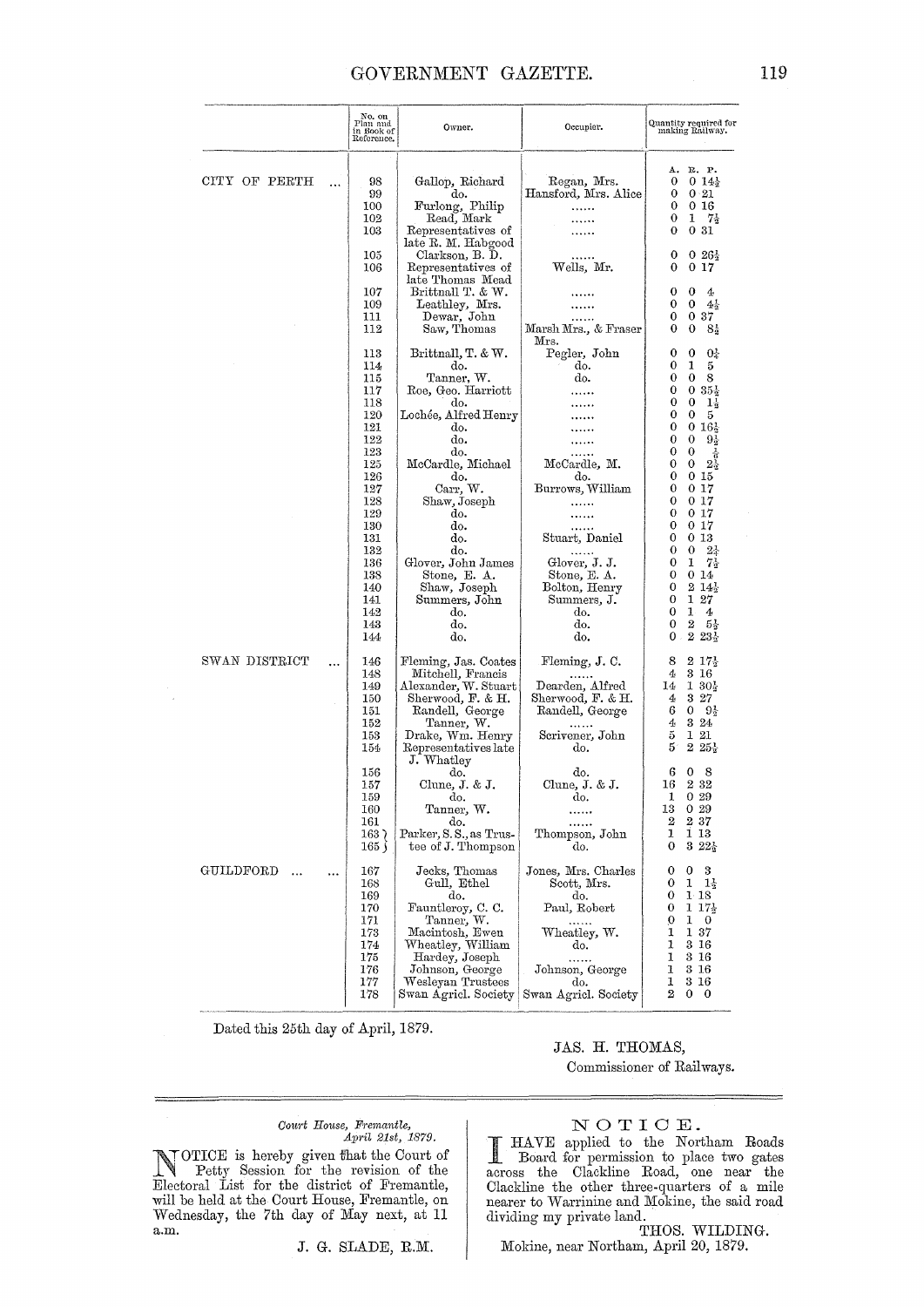## GOVERNMENT GAZETTE.

## WESTERN AUSTRALIA.

## Mail Time Table during the Month of

## $MAY$ , 1879.

FOR THE AUSTRALIAN COLONIES, &c.

Ĩ

## FOR EUROPE, INDIA, CHINA, &c.

| Per Rob Roy.                                                                                                                                                                                                                                                                         |                                                                                                                                                           |                                                                                                                                                            |                                                                                                                                                     |                                                                                                                                                                                                                                                                                                                                       | Overland.                                                                                                                                                                                                                                |                                                                                                                                                                                                             |                                                                                                                                                                                                         | Per Rob Roy.*                                                                                                                                                                                                                                                                                                                                                                          |                                                                                                                                                                                                         |                                                                                                                                                                                                                                                                   |                                                                                                                                                                                                 |
|--------------------------------------------------------------------------------------------------------------------------------------------------------------------------------------------------------------------------------------------------------------------------------------|-----------------------------------------------------------------------------------------------------------------------------------------------------------|------------------------------------------------------------------------------------------------------------------------------------------------------------|-----------------------------------------------------------------------------------------------------------------------------------------------------|---------------------------------------------------------------------------------------------------------------------------------------------------------------------------------------------------------------------------------------------------------------------------------------------------------------------------------------|------------------------------------------------------------------------------------------------------------------------------------------------------------------------------------------------------------------------------------------|-------------------------------------------------------------------------------------------------------------------------------------------------------------------------------------------------------------|---------------------------------------------------------------------------------------------------------------------------------------------------------------------------------------------------------|----------------------------------------------------------------------------------------------------------------------------------------------------------------------------------------------------------------------------------------------------------------------------------------------------------------------------------------------------------------------------------------|---------------------------------------------------------------------------------------------------------------------------------------------------------------------------------------------------------|-------------------------------------------------------------------------------------------------------------------------------------------------------------------------------------------------------------------------------------------------------------------|-------------------------------------------------------------------------------------------------------------------------------------------------------------------------------------------------|
| CLOSE AT                                                                                                                                                                                                                                                                             | DAY.                                                                                                                                                      | DATE.                                                                                                                                                      | TIME                                                                                                                                                | CLOSE AT                                                                                                                                                                                                                                                                                                                              | DAY.                                                                                                                                                                                                                                     | DATE.                                                                                                                                                                                                       | TIME                                                                                                                                                                                                    | CLOSE AT                                                                                                                                                                                                                                                                                                                                                                               | DAY.                                                                                                                                                                                                    | DATE.                                                                                                                                                                                                                                                             | TIME                                                                                                                                                                                            |
| Perth<br>!<br>Fremantle<br>Guildford<br>. 1<br>${\rm York}$<br>$\cdots$<br>Northam<br>أحدث<br>Newcastle<br>$\ddotsc$<br>Canning<br>$\cdots$<br>Pinjarra<br>!<br>Bunbury<br>$\ddotsc$<br>Vasse<br>$\cdots$<br>Victoria Plains<br>Dongarra<br>$\ddotsc$<br>Champion Bay<br>Northampton | Monday<br>Monday<br>Monday<br>Saturday<br>Saturday<br>Saturday<br>Friday<br>Thursday<br>Monday<br>Monday<br>Saturday<br>Thursday<br>Thursday<br>Wednesday | May<br>5<br>5<br>May<br>5<br>May<br>3<br>May<br>s<br>May<br>3<br>May<br>2<br>May<br>May<br>5<br>May<br>5<br>May<br>3<br>May<br>May<br>1<br>May<br>April 30 | 2 p.m.<br>8 a.m.<br>$3$ p.m.<br>1 p.m.<br>Noon<br>(10 p.m. §<br>$9 \text{ p.m.}$<br>$ 10 \rangle$ p.m. $ $<br>8 p.m.<br>9 a.m.<br>:10 a.m.<br>9a.m. | $1 p.m.$ Perth<br>Fremantle<br>Guildford<br>$\ddotsc$<br>${\tt York}$<br>!<br>  Northam<br>$\ldots$<br>4 p.m. Newcastle<br>Canning<br><br>Pinjarra<br>$\ldots$<br>Bunbury<br>. 1<br>Vasse<br>$\ldots$<br>Victoria Plains<br>Dongarra<br>Greenough<br>Bannister<br>William River<br>Arthur River<br>Kojonup<br>$\ddotsc$<br>Mt: Barker | Friday<br>$\ddotsc$<br>Fridav<br>$\ddots$<br>Friday<br>Wednesday<br>Wednesday<br>Wednesday<br>Friday<br>Thursday<br>Thursday<br>Wednesday<br>Saturday<br>Thursday<br>Wednesday<br>Saturday<br>Saturday<br>Saturday<br>Saturday<br>Sunday | May<br>9<br>May<br>9<br>May<br>9<br>May<br>May<br>May<br>May<br>9<br>8<br>May<br>8<br>May<br>May<br>3<br>May<br>May<br>April 30<br>$\rm{May}$ 10<br>10<br>May<br>10<br>May<br>10<br>May<br>11<br>$\rm{May}$ | $4$ p.m. $\blacksquare$<br>$2$ p.m.<br>8 a.m.<br>3 р.ш.<br>1 p.m.<br>4 p.m.<br>Noon.<br>$10$ p.m. $ $<br>8 a.m.<br>$4$ p.m.<br>8 p.m.<br>9 a.m.<br>$6$ p.m.<br>4a.m.<br>8 p.m.  <br>$ 10 \text{ a.m.} $ | $\operatorname{Perth}$<br>Fremantle<br>Guildford<br>. 1<br>$\operatorname{York}$<br>Northam<br>Newcastle<br>Canning<br>. 1<br>Pinjarra<br>Bunbury<br>. 1<br>Vasse<br>. 1<br>Victoria Plains Saturday<br>Dongarra<br>Greenough<br>Champion Bay Thursday<br>10 a.m. Northampton Wednesday<br>3 p.m.   Mt. Barker<br>Kojonup<br>ا  ا<br>Arthur River<br>William River<br>Bannister<br>. 1 | Monday<br>Monday<br>Monday<br>Saturday<br>Saturday<br>Saturday<br>Friday<br>$\cdots$<br>Thursday<br>Monday<br>Monday<br>Thursday<br>Thursday<br>Wednesday<br>Thursday<br>Thursday<br>Thursday<br>Friday | May<br>-19<br>May<br>19<br>May<br>19<br>May<br>17<br>May<br>17<br>May<br>17<br>May<br>16<br>May<br>15<br>May<br>19<br>May<br>19<br>May<br>17<br>May<br>15<br>May<br>15<br>May<br>15<br>May<br>14<br>14<br>May<br>15<br>May<br>May<br>15<br>Mav<br>15<br>16<br>May | 1 p.m.<br>2p,m.<br>8a.m.<br>3 p.m.<br>1 p.m.<br>4 p.m.<br>Noon<br>10 p.m.<br>9 p.m.<br>10 p.m.<br>8 p.m.<br>9a.m.<br>9 a.m.<br>2p.m.<br>9 a.m.<br>6 p.m.<br>8 a.m.<br>1 p.m.<br>6 p.m.<br>2a.m. |

For Albany and the Offices on the Road Overland:

| CLOSE AT         | DAY.                        | DATE. TIME |  |
|------------------|-----------------------------|------------|--|
| $\mathrm{Perth}$ | Thursday   May 22   11 a.m. |            |  |

|                       | MAILS FROM EUROPE, &c.                  |                                                                                                                           |                       | MAILS FROM COLONIES, &c.                |                    |
|-----------------------|-----------------------------------------|---------------------------------------------------------------------------------------------------------------------------|-----------------------|-----------------------------------------|--------------------|
| Due at K.G.<br>Sound. | Expected to<br>arrive at K.G.<br>Sound. | Expected at<br>G.P.O.                                                                                                     | Due at K.G.<br>Sound. | Expected to<br>arrive at K.G.<br>Sound. | Expected at G.P.O. |
|                       |                                         | Monday, May 19th  Wednesday, May 14th   Saturday, May 17th   Thursday, May 22nd  Wednesday, May 21st   Saturday, May 24th |                       |                                         |                    |

The Correspondence by these Mails will be despatched to District P.Os. for Distribution by first opportunity after receipt. (See Annual Time Table of 1st January, 1879.)

\* The English Mails to be despatched on the 19th May, will be due in London vid Brindisi on June 30th, and vid Southampton on July 7th.

LETTERS for Registration must be posted one hour before the closing of the Mails.

LATE LETTERS, on payment of a fee of 6d., may be posted half-an-hour after the closing of the Mails.

NEWSPAPERS and Book Packets must be posted one hour before the closing of the Mails, otherwise they will not be forwarded until the next Mail.

### MONEY ORDERS will be issued as under:

For the United Kingdom, up to Saturday, May 17th, at 11 a.m. For the Australian Colonies, &c., up to Saturday, May 3rd, at 11 a.m. Thursday, May 8th, at 11 a.m.

Do.

A. HELMICH, Postmaster General and General Superintendent of Telegraphs.

General Post Office, Perth, ? 24th April, 1879.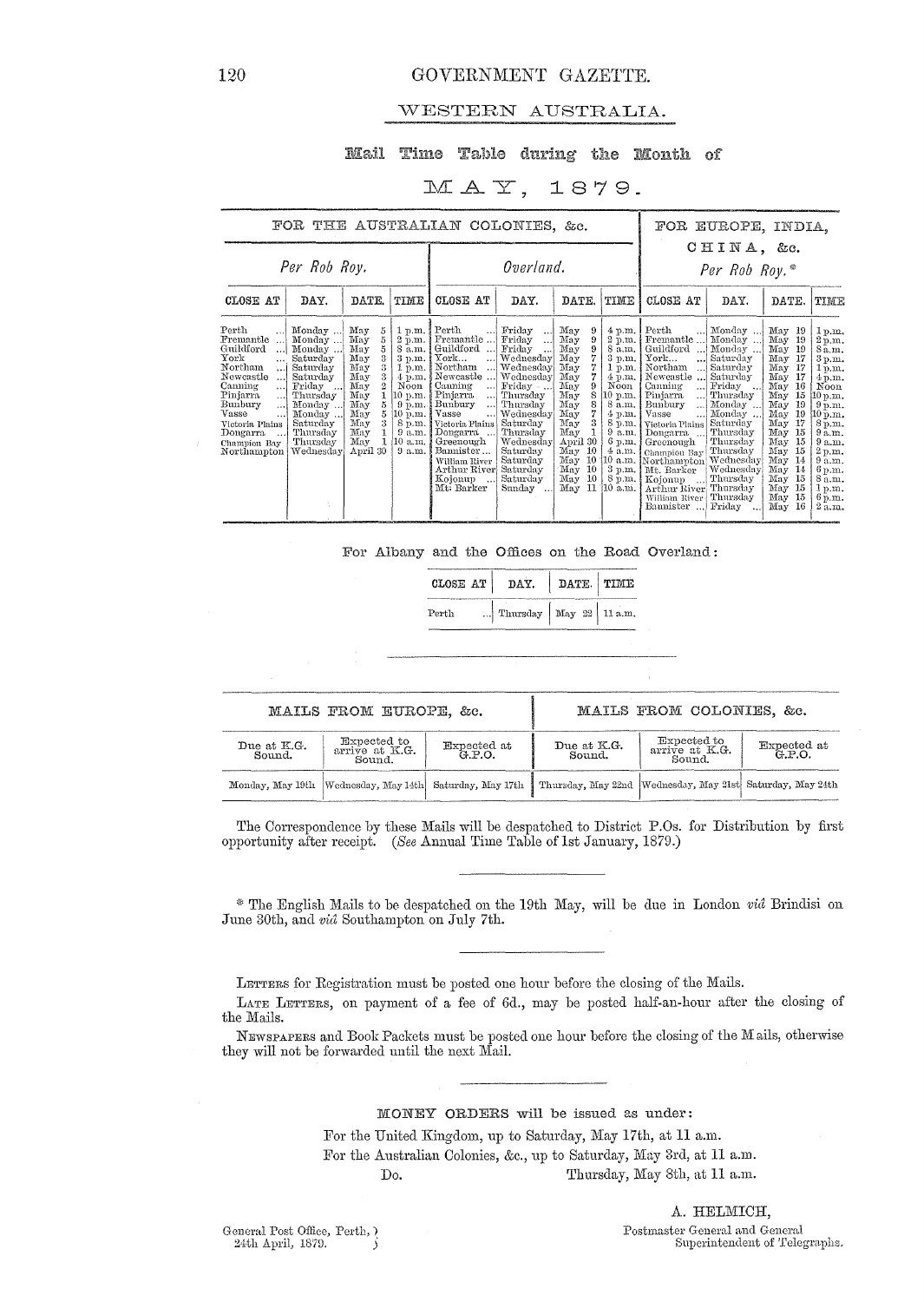In the matter of "The Railways' Act, 1878," aml of certain laud intended to be taken and resumed for the purposes of the Eastern Railway.

NOTICE is hereby given that a Map or Plan, showing the course to be taken by the Railway, together with a Book of Reference as mentioned in Section 10 of the above Act, giving a list of Owners and Occupiers of Land, and showing the quantity of land required for making the first section of the Railway, has been deposited and can now be inspected at the Office of the Commissioner of .Railways for Western Australia, in Perth, and at the Offices of the Resident Magistrates in Fremantle and Guildford, respectively.

Dated at Perth, this 21st day of April, 1879. JAS. H. THOMAS,

Commissioner of Railways.

## DEPARTMENT OF LAND TITLES.

 $\frac{25}{1879}$  Transfer of Land Act, 1874.

TIME NOTICE that Henry Woodman of the town of Geraldton licensed victualler has made application to be certificated as the owner of an estate in fee simple in possession in the following parcel of land situate in Geraldton

*The North Eastern moiety of Town Lot No.* 361 bounded *on the S.E.* by 1.90 of Eleanor Street *on the N.E.* by part of Town Lot 362 measuring two chains *on the N.W.* by part of Town Lot 360 measuring 1,72<sup>1</sup> and *on the S.W.* by the South-western moiety of said Town Lot No. 361 measuring two chains as the same North-eastern moiety is occupied by the Local School<br>Board and by Messrs. S. M. Stout & Co.

AND FURTHER TAKE NOTICE that all persons other the or interest in the above parcel of land ARE right<br>title or interest in the above parcel of land ARE HEREBY<br>neavnew to lodge with the Registrar of Titles on or<br>before the 20th day of May proximo a *caveat* forbidding the same from being brought under the Act.

J. C. H. JAMES Commissioner of Land Titles.

8th April, 1879.

 $\frac{7}{1879}$  Transfer of Land Act, 1874. §51

TAKE NOTICE that John Desmond of the Greenough Flats farmer claiming to be entitled as eldest son and heir-at-Iaw of the late Denis Desmond of the same place deceased intestate has made application to be certificated as the proprietor of an estate in fee simple in possession (subject to the right of dower in Maria Desmond widow and relict of the said late Denis Desmond) in the following parcel of land sit

98 *acres parcel of Victoria Location No.* 951 as the same 98 acres are described in volume II folium 224 of the Registrar Book of the Office of Titles.

AND FURTHER TAKE NOTICE that all persons other than the applicant claiming to have any estate right<br>title or interest in the above land are hereby required<br>to lodge with the Registrar of Titles on or before the<br>seventeenth day of May proximo a *caveat* forbidding<br>the aforesaid.

J. C. H. JAMES Commissioner of Land Titles.

EUGENE LOOKE.

8th April 1879.

## NOTIOE.

I HEREBY give notice that I have applied to the Vasse Roads Board for permission to erect a gate on the Government Road leading from Lockville to the Bunbury Main Line, and on the boundary line dividing Wonnerup from Lockville.

Lockville, 25-4-79.

## Irwin District Roads Board\_

L IST of Cart and Carriage Licenses issued to the end of March,  $1879$  :-

|                |                                          | £ s.              | £ s.                                                             |
|----------------|------------------------------------------|-------------------|------------------------------------------------------------------|
|                | 50 Burges, S. E., jr., cart              | 0 10              | 24 Massingham, C. cart<br>10<br>0                                |
| 51             | Do.                                      | $0\,10$           | -10<br>0                                                         |
|                | do.                                      |                   | 28 Do.    do.<br>82 McDonald, J.  do.<br>0 10                    |
|                | 41 Brand, D.   do.                       | 0 10              | 0 10                                                             |
|                | Do.   carriage                           | 1<br>$\mathbf{0}$ | 8 McPherson, D do.                                               |
|                | 17 Criddle, W.<br>cart                   | 0 10              | 0 10<br>trap<br>Do.<br>$\cdots$                                  |
| 40             | Do.<br>do.                               | 0 10              | 0 10<br>Nairn, J.<br>do.                                         |
|                | $18$ Cuff, M.<br>$19$ Cousins, H.<br>do. | 0 10              | 0 10<br>70 Do.<br>69 Nairn, W. J.<br>cart                        |
|                | do.                                      | $0\,10$           | -10<br>0<br>do.                                                  |
|                | 27 Corbett, M.<br>do.                    | 0 10              | 10<br>Oliver, C.S.<br>0.<br>trap                                 |
|                | 66 Cousins, G.<br>do.                    | 0 10              | 0 10<br>cart<br>39 Do.    eart<br>55 Osborn, W. J.  do.          |
|                | 57 Coombes, R.<br>do.                    | $0\,10$           | $0\,10$                                                          |
|                | 76 Criddle, J.<br>do.                    | 0 10              | 46 Oliver, G.   do.<br>100 Osborn, E. T.  do.<br>0 10            |
|                | 25 Cooke, N. W.<br>do.                   | 010               | -10<br>0                                                         |
|                | Do.   carriage                           | ı<br>0            | 1<br>0<br>Pearse, F.  carriage                                   |
|                | 48 Clarkson, E. W., cart                 | 0<br>10           | 10<br>12<br>0<br>Do.<br>cart                                     |
| 84             |                                          | 10<br>0           | $\ldots$<br>10<br>13<br>0.<br>Do.<br>$\dddotsc$<br>do.           |
|                | Do.    do.                               |                   | $0\,10$                                                          |
|                | Do.<br>trap                              | 0<br>10           | 71 Phillips, S. J.<br>do.<br>0 10                                |
|                | 60 Downes, E.  cart                      | $0\,$ $10$        | 14 Pell, G.<br>$\cdots$<br>do.                                   |
|                | 20 Devenshire, W.<br>do.                 | 0 10              | $0\,10$<br>26 Petitt, R.<br><br>do.                              |
|                | 98 Downes, J  do.                        | 0 10              | 0 10<br>75 Pascoe, J.<br>do.                                     |
|                | 103 Edwards, E. G. do.                   | 0 10              | 0 10<br>$\ddotsc$<br>Pell, J<br>$$ trap                          |
|                | 56 Fitzgerald, J.  do.                   | $0\,10$           | 10<br>0<br>16<br>Do.<br>cart                                     |
|                | 96 Fane, W.<br>do.                       | 0 10              | 0 10<br>101<br>Do.<br>do.<br>$\ldots$                            |
|                | 79 Fitzgerald, R.  do.                   | $0\,10$           | 0 10<br>61 Pascoe, J. M.<br>do.                                  |
|                | $72$ Fogarty, $J$<br>do.                 | 010               | 010<br>Do.<br>trap                                               |
|                | 93 Franklin, G.<br>do.                   | 0.<br>10          | 10<br>90 Pascoe, H<br>0.<br>cart                                 |
|                | 92 Goodwin, E.<br>do.                    | 0 10              | 5 Russ, T.<br>10<br>0.<br>do.                                    |
|                | 44 Grant, W.<br>do.                      | 0 10              | $0\,10$<br>10 Rowland, R., sen. do.                              |
|                | Grant, $J.$<br>$\dots$ trap              | $0\,10$           | 10<br>0<br>trap                                                  |
|                | 43 Harris, T.<br>cart                    | $0\,10$           | Do.<br>33 Ridley, L. F.<br>0 10<br>cart                          |
|                | 32 Howell, C.<br>do.                     | 0.<br>10          | 10<br>62 Rumble, W.  do.<br>0                                    |
|                | 45 Herbert, H.<br>do.                    | 010               | 010<br>4 Rowland, R., jr. do.                                    |
|                | do.                                      |                   | 10<br>35 Shenton, G.  do.<br>0                                   |
|                | 64 Holt, J. P.                           | 0 10              | 10<br>0<br>36                                                    |
|                | 38 Johnstone, A.  do.                    | 0 10              | Do.<br>do.<br>10<br>0                                            |
|                | 59 Johnston, J.<br>do.                   | 0 10              | 89 Stephens, W.  do.<br>10<br>0                                  |
|                | 6 Long, W. $\dots$<br>do.                | 0 10              | 53 Smith, J.<br>do.                                              |
| 7              | Do.<br>do.<br>$\ddotsc$                  | 10<br>0.          | 10<br>0<br>Do.<br>trap<br>$\cdots$                               |
|                | 88 Linthorne, W. H. do.                  | 10<br>0           | Waldeck, H. F., car-                                             |
|                | Do.<br>trap                              | 10<br>0           | 1<br>0<br>riage<br>                                              |
|                | Moore, S. F., carriage                   | 1<br>0            | 9 Waldeck, H. F., cart<br>$0\,$ 10 $\,$                          |
| $\overline{2}$ | Do.<br>cart<br>$\cdots$                  | 0 10              | 10<br>67 Wass, W. E.  do.<br>0                                   |
| 3              | Do.<br>do.<br>                           | 0 10              | $0\,$ $10$<br>do.                                                |
| 22             | Do.<br>do.<br>$\cdots$                   | $0\,$ $10$        | 68 Do.<br>21 Walker, J.<br>31 Webley, J. B.<br>$0\,$ $10$<br>do. |
| 30             | Do.<br>$\sim$<br>do.<br>$\cdots$         | 0 10              | 10<br>0<br>do.                                                   |
| 34             | Do.<br>$\cdots$<br>do.<br>$\cdots$       | $0\,10$           | 0 10<br>78 Wallace, W.<br>do.                                    |
| 52             | Do.<br>$\ddotsc$<br>do.<br>i.            | 010               | -10<br>0<br>15 Watson, J<br>do.                                  |
| 58             | Do.<br>do.<br>$\sim$<br>                 | 0 10              | 0<br>10<br>Do.<br>$$ trap                                        |
| 63             | Do.<br>. <i></i> do.<br>$\sim$           | 0 10              | 10<br>0<br>11 Yam, E.<br>cart<br>$\cdots$                        |
| 94             | Do.                                      | $0\,10$           |                                                                  |
| 42             | $\sim$<br>do.<br>$\sim 10^{-11}$         | $0\,10$           | £51 10                                                           |
|                | McPherson, L do.                         |                   |                                                                  |
|                | 23 Massingham, C. do.                    | 0 10              |                                                                  |

## JAMES NAIRN,

Chairman.

L IST of Cart Licenses issued by the Plantagenet Roads Board from the 1st January to  $31st$  March,  $1879$ .

| No. of<br>Cart. | Names.                 | No. of<br>Wheels.           | £ s.          | No. of<br>Cart. | Names.                     | No, of<br>Wheels.           | £ s. |                 |
|-----------------|------------------------|-----------------------------|---------------|-----------------|----------------------------|-----------------------------|------|-----------------|
|                 | 71 Jno. Uglow          | 2<br>$\ddotsc$              | 0 10          |                 | 2 C. Eades<br>$\cdots$     | 2                           | 0.   | 10              |
|                 | 131 Messrs. A. Muir    |                             |               | 54              | do.                        | 2                           | 0    | 10              |
|                 | & Sons                 | 4                           | 1<br>0        | 15              | J. Ryan                    | 2                           | 0    | 10              |
| 66              | R. Muir senr.          | 2                           | 10<br>0       | 124             | $\ddotsc$<br>Thos. Crean   | $\overline{2}$              | 0    | 10              |
|                 |                        | $\ddotsc$<br>$\overline{2}$ |               | 84              |                            | $\overline{2}$              | 0    | 10              |
| 67              | do.                    |                             | 10<br>0       |                 | J. Williams                |                             |      |                 |
| 68              | do.                    | $\overline{2}$<br>          | 0 10          | 125             | W. J. Hill                 | 4                           | 1    | 0               |
| 69              | do.                    | 2                           | 0 10          | 79              | J. McKail & Co             | 2                           | 0    | 10              |
| 9               | Jas. Herbert           | $\overline{2}$              | 10<br>0       | 98              | D. Young                   | $\overline{2}$<br>$\cdots$  | 0    | 10              |
| 63              | C. Miners              | $\overline{2}$              | 10<br>0       | 99              | do.                        | 2<br>                       | 0    | 10              |
| 31              | A. & A. Hassell        | $\overline{4}$              | 1<br>0        | 8               | J. Arber                   | $\overline{2}$              | 0    | 10              |
| 32              | do.                    | 4                           | 1<br>0        | 88              | đо.                        | $\overline{2}$              |      | 0 10            |
| 33              | do.                    | 4                           | 1<br>0        | 36.             | G. Chester                 | $\overline{2}$              | 0    | 10              |
| 30              | A. Y. Hassell          | 4                           | 1<br>$\Omega$ | 37              | do.                        | $\overline{2}$              | 0    | 10              |
| 119             | A. Harsem              | 4                           | 1<br>$\theta$ | 56              | Sir T. C. Campbell         | $\overline{2}$              | 0    | 10              |
| 25              | A. & A. Hassell        | 2                           | 10<br>0       | 57              | do.                        | $\overline{2}$              | 0    | 10              |
| 26              | do.                    | 2                           | 0<br>10       | 136             | do.                        | 4                           | 1    | 0               |
|                 |                        | $\overline{2}$              | 10            | 10              | E. Gillam                  | $\overline{2}$              | 0    | 10              |
| 27              | đ٥.                    | $\overline{2}$              | 0             | 14              |                            | $\overline{2}$              | 0    | 10              |
| 121             | do.                    |                             | 10<br>0       |                 | do.                        | $\overline{2}$              |      |                 |
| 82              | Mrs. M. Hill           | $\overline{2}$              | 10<br>o       |                 | 24 H. K. Toll              |                             | 0    | 10              |
| 120             | C. Jordon              | 4                           | 1<br>0        | 137             | do.                        | $\overline{2}$              | 0    | 10              |
| 16              | M. Parsons             | $\overline{2}$              | 10<br>0       | 7               | H.J. Townsend              | $\overline{2}$              | 0    | 10              |
| 118             | Jno. Parsons           | $\overline{2}$              | 10<br>0       | 78              | Sal. Piggott               | $\overline{2}$              | 0    | 10              |
| 132             | Jos. Spencer           | 4                           | 1<br>0        | 80              | Jno. Wrav                  | $\overline{2}$              | 0    | 10              |
| 133             | do.                    | $\overline{2}$              | 10<br>0       | 95              | H. E. Warburton            | 4                           | 1    | $\bf{0}$        |
| 134             | do.                    | $\overline{2}$              | 10<br>0       | 96              | do.                        | 4                           | ĩ    | $\theta$        |
|                 | 130 Jos. Mooney        | 2                           | 010           | 138             | Jas. Hassell               | 4                           | 1    | 0               |
| 74              | W. J. Cooper           | 4<br>                       | 1<br>0        | 38              | G. Chester                 | 2                           | 0    | $\overline{10}$ |
| 76              | do.                    | 2                           | 0<br>-10      | 11              | A. Muir & Sons             | 2<br>$\ddotsc$              | 0    | 10              |
| 75              | do.                    | 2                           | 10<br>0       | 12              | d٥.                        | 2                           | 0    | 10              |
| 52              | W. Dunne               | 4                           | 1<br>0        | 64              | Andrew Muir                | $\overline{2}$              | 0    | 10              |
| 53              | do.                    | $\overline{2}$              | 0<br>10       | 65              | Thos. Muir                 | 2                           | 0    | 10              |
| 135             | do.                    | $\overline{2}$              | 0<br>10       | 28              | Jno. Hassell senr.         | <br>2                       | 0    | 10              |
| 103             | Jno. Moir              | $\overline{2}$              | 010           | 29              | do.                        | $\overline{2}$              | 0    | 10              |
| 90              |                        | $\overline{2}$              | 0             | 91              | do.                        | $\overline{2}$              | 0    | 10              |
|                 | Alex. Moir             | <br>$\overline{2}$          | 10            | 107             | Jas. Souness               | <br>$\overline{2}$          | 0    | 10              |
|                 | 46 A. & G. Moir        |                             | 10<br>0       |                 |                            | $\cdot$ .<br>$\overline{2}$ | 0    | 10              |
| 47              | do.                    | 2                           | 10<br>0       | 97              | R. Spencer                 |                             |      |                 |
| 49              | đо.                    | 4                           | 1<br>$\theta$ | 19              | W. Souness                 | $\overline{2}$<br>          | 0    | 10              |
|                 | 105 J. Moir<br>        | 2                           | 10<br>0       | $^{20}$         | do.                        | $\overline{2}$              | 0    | 10              |
|                 | 45 A. Moir<br>$\ldots$ | $\overline{2}$              | 0<br>10       | 21              | $\operatorname{Wm}.$ Mason | $\overline{2}$<br>.         | 0    | 10              |
|                 | Jno. McKenzie          | $\overline{2}$<br>$\ddotsc$ | 10<br>0       | 70              | do.                        | $\overline{2}$<br>          | 0    | 10              |
| 127             | Geo, Pettet            | 2<br>                       | 10<br>0       | 129             | 'Hen. Williams             | $\overline{2}$              | 0    | 10              |
| 122             | đ٥.                    | 2                           | 10<br>0       | 139             | J. Carrots                 | 4                           | ı    | 0               |
| 128.            | Thos. Geake            | 4                           | 1<br>0        | 115             | Wm. Whitehead              | 4                           | 1    | 0               |
|                 | 108 Thos. Knapp        | 2<br>.                      | 0<br>10       | 140             | D. Craddock                | 4                           | 1    | $\theta$        |
|                 | 114 G. E. E. Warbur-   |                             |               | 62              | Hen Prior                  | 2                           | 0    | 10              |
|                 | ton                    | 4                           | 0<br>1        | 50              | Alex. Moir                 | 4<br>                       | 1    | 0               |
|                 | 18 W. G. Knight        | $\overline{2}$<br>.         | $0\;10$       | 81              | Jno. Wray                  | 2<br>                       | 0    | 10              |
|                 | 72 J. Welstead         | 2<br>                       | 0<br>-10      |                 |                            |                             |      |                 |
| 123             | do.                    | 2                           | 10<br>0       |                 |                            |                             | £58  | 0               |
|                 |                        |                             |               |                 |                            |                             |      |                 |

#### W. G. KNIGHT, Chairman.